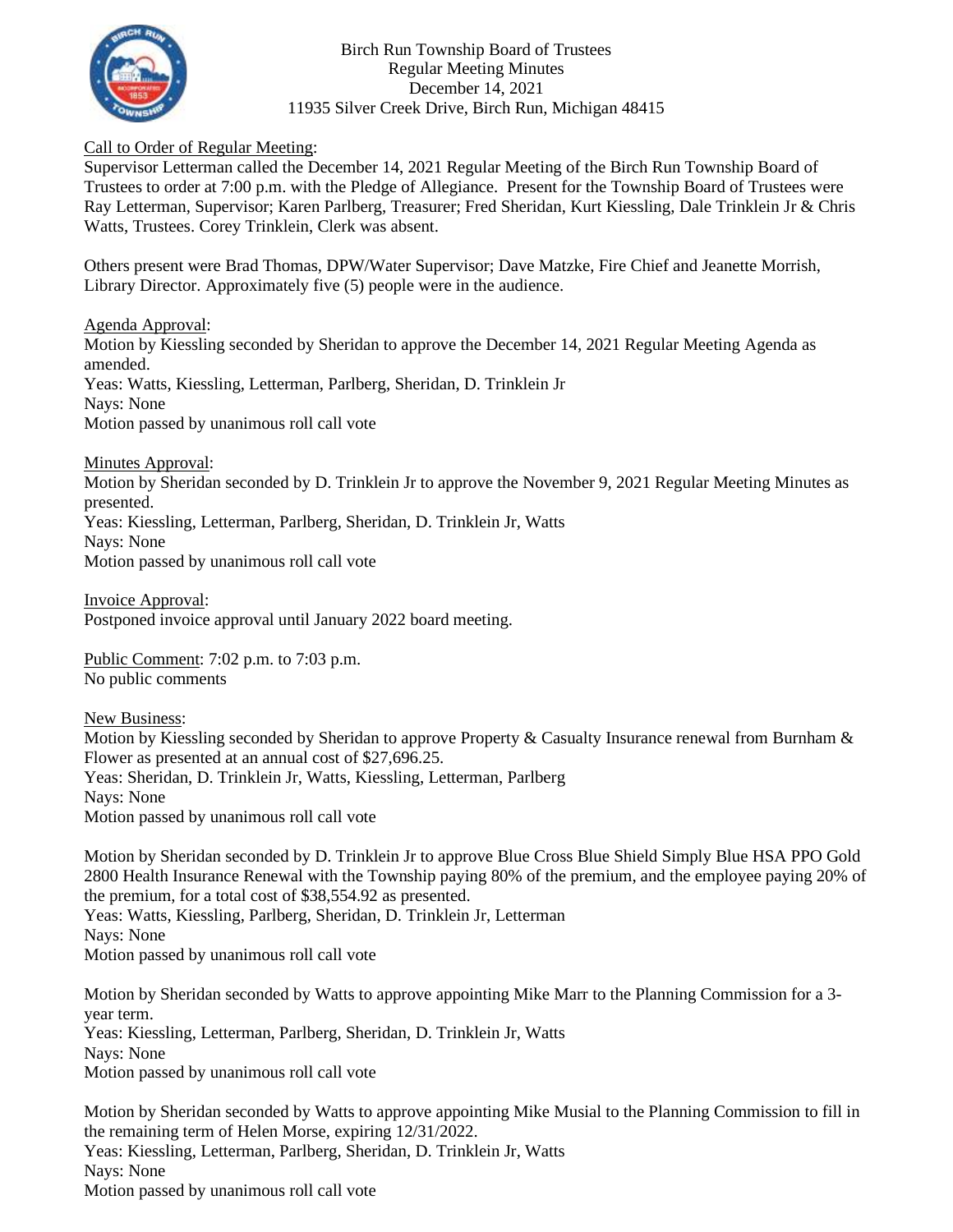Motion by Sheridan seconded by Watts to approve appointing Ed Munson to the Planning Commission for a 3 year term. Yeas: Kiessling, Letterman, Parlberg, Sheridan, D. Trinklein Jr, Watts Nays: None Motion passed by unanimous roll call vote

Motion by Watts seconded by Sheridan to approve appointing Mike Marr as Planning Commission Representative to the Zoning Board of Appeals for a 3-year term. Yeas: Kiessling, Letterman, Parlberg, Sheridan, D. Trinklein Jr, Watts Nays: None Motion passed by unanimous roll call vote

Motion by Watts seconded by Sheridan to approve appointing Jim Totten to the Birch Run Township DDA Board for a 4-year term. Yeas: Kiessling, Letterman, Parlberg, Sheridan, D. Trinklein Jr, Watts Nays: None Motion passed by unanimous roll call vote

Motion by Watts seconded by Sheridan to approve appointing Kurt Kendziorski to the Birch Run Township DDA Board for a 4-year term. Yeas: Kiessling, Letterman, Parlberg, Sheridan, D. Trinklein Jr, Watts Nays: None Motion passed by unanimous roll call vote

Motion by Watts seconded by Sheridan to approve appointing Robby Johnson to the Birch Run Township DDA Board to fill the remaining vacant term, expiring 12/31/2022. Yeas: Kiessling, Letterman, Parlberg, Sheridan, D. Trinklein Jr, Watts Nays: None Motion passed by unanimous roll call vote

Motion by Watts seconded by Sheridan to approve appointing Brady Totten to the Birch Run Township DDA Board to fill the remaining vacant term, expiring 12/31/2024. Yeas: Letterman, Parlberg, Sheridan, D. Trinklein Jr, Watts Nays: None Abstain: Kiessling Motion passed by majority roll call vote

Motion by Watts seconded by Sheridan to approve appointing Representative of Engineering Firm to the Construction Board of Appeals for a 2-year term. Yeas: Kiessling, Letterman, Parlberg, Sheridan, D. Trinklein Jr, Watts Nays: None Motion passed by unanimous roll call vote

Motion by Watts seconded by Sheridan to approve appointing Thomas Gerken to the Construction Board of Appeals for a 2-year term. Yeas: Kiessling, Letterman, Parlberg, Sheridan, D. Trinklein Jr, Watts Nays: None Motion passed by unanimous roll call vote

Motion by Watts seconded by Sheridan to approve appointing Mark Latch to the Construction Board of Appeals for a 2-year term. Yeas: Kiessling, Letterman, Parlberg, Sheridan, D. Trinklein Jr, Watts Nays: None Motion passed by unanimous roll call vote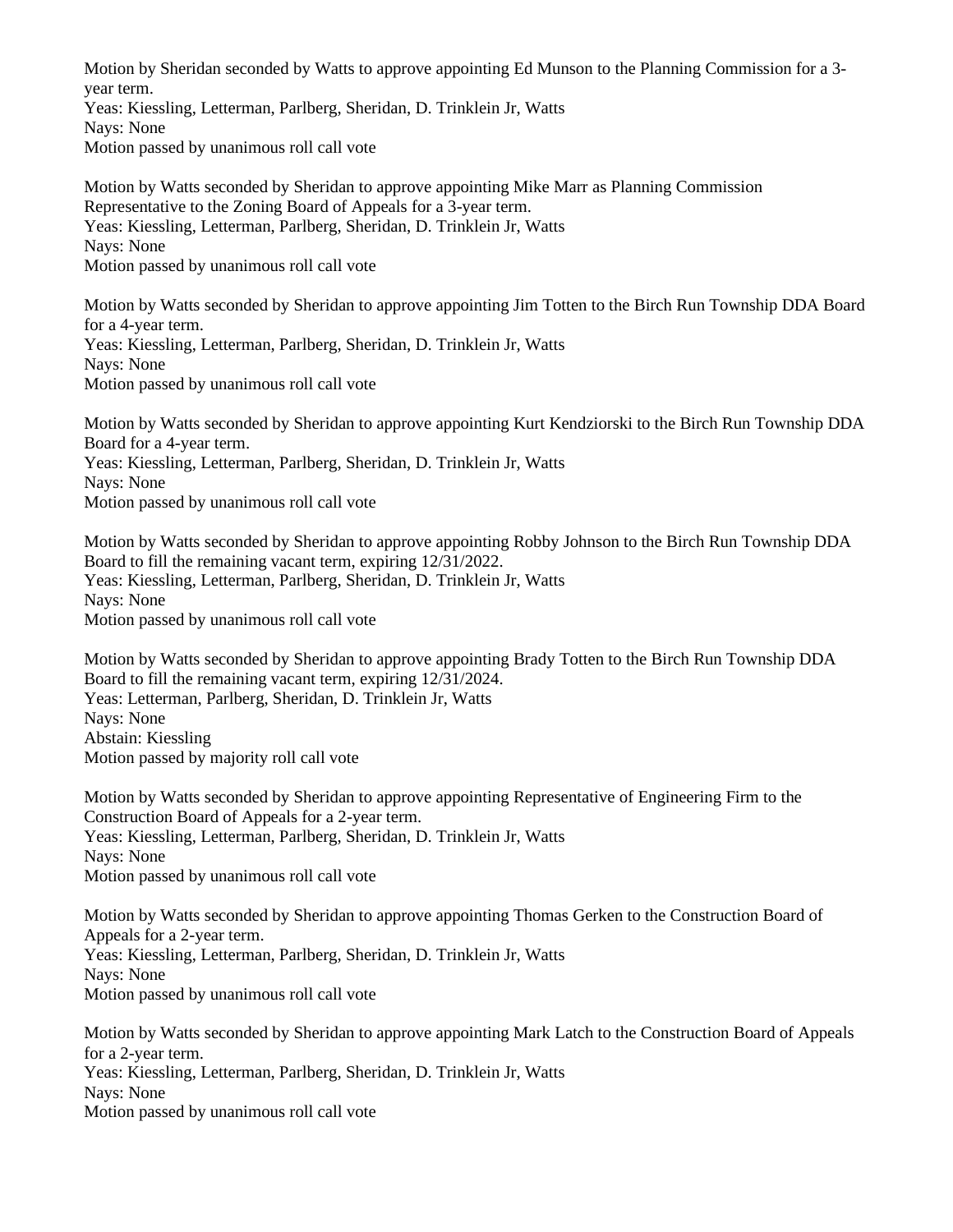Motion by Watts seconded by Sheridan to approve appointing Darrin Jerome to the Construction Board of Appeals for a 2-year term. Yeas: Kiessling, Letterman, Parlberg, Sheridan, D. Trinklein Jr, Watts Nays: None Motion passed by unanimous roll call vote

Motion by Watts seconded by Letterman to approve appointing Ronald Wheatley to the Construction Board of Appeals for a 2-year term. Yeas: Kiessling, Letterman, Parlberg, Sheridan, D. Trinklein Jr, Watts Nays: None Motion passed by unanimous roll call vote

Motion by Watts seconded by Sheridan to approve appointing Samuel Placher to the Construction Board of Appeals for a 2-year term. Yeas: Kiessling, Letterman, Parlberg, Sheridan, D. Trinklein Jr, Watts Nays: None Motion passed by unanimous roll call vote

Motion by D. Trinklein Jr seconded by Kiessling to approve setting the 2022 HSA employer contribution amount at \$2,500 per individual plan and \$5,000 per family plan. Yeas: Kiessling, Parlberg, Sheridan, D. Trinklein Jr, Watts Nays: Letterman Motion passed by majority roll call vote

Motion by Sheridan seconded by Watts to approve setting the 2022 employee insurance opt-out at \$2500. Yeas: Kiessling, Letterman, Parlberg, Sheridan, D. Trinklein Jr, Watts Nays: None Motion passed by unanimous roll call vote

Motion by Sheridan seconded by Kiessling to approve Resolution 2021-15 (Opt-out of Insurance per Senate Bill 7).

Yeas: Kiessling, Letterman, Parlberg, Sheridan, D. Trinklein Jr, Watts Nays: None Motion passed by unanimous roll call vote

Motion by Sheridan seconded by D. Trinklein Jr to approve Resolution 2021-16 (P.C. to hold public hearing for Master Plan) the Township Board hereby authorizes the draft Birch Run Township Master Plan for public hearing by the Planning Commission on or after March  $21^{st}$ , 2022, and that the notices required under the Michigan Planning Enabling Act be sent and published; and for the Township Board to have final approval. Yeas: Kiessling, Letterman, Parlberg, Sheridan, D. Trinklein Jr, Watts Nays: None Motion passed by unanimous roll call vote

Motion by Sheridan seconded by Kiessling to adopt Ordinance 2021-02 (Birch Run Township Caregiver Marihuana Permit Moratorium) as presented. Yeas: Kiessling, Letterman, Parlberg, Sheridan, D. Trinklein Jr Nays: None Abstain: Watts Motion passed by majority roll call vote

Public Comment: 9:03 p.m. to 9:04 p.m.

Scott Dianda suggested meeting with our senator, state representative and regional MDOT representative might provide more success in addressing the problem intersection/corridor within the Township.